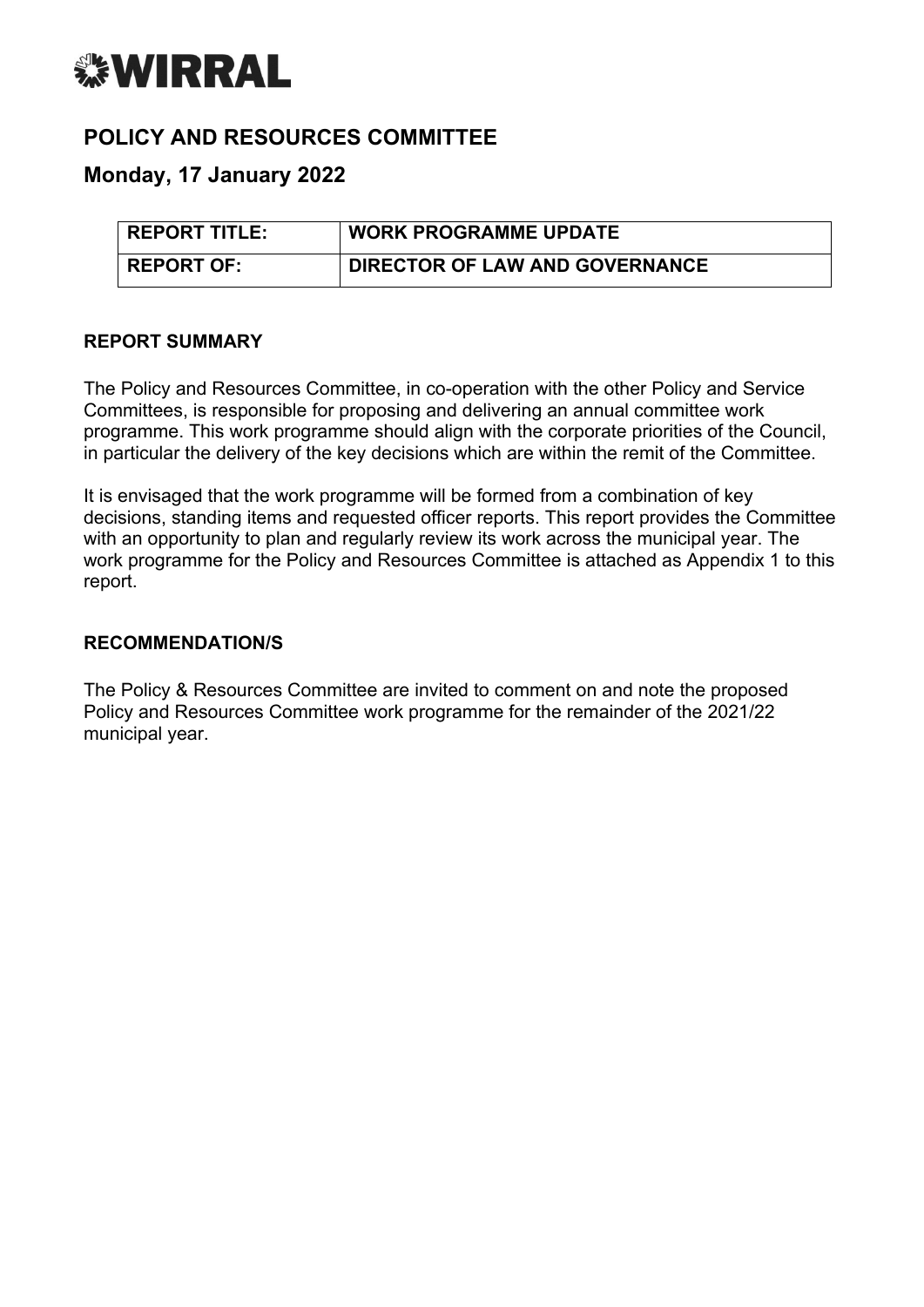## **SUPPORTING INFORMATION**

### **1.0 REASON/S FOR RECOMMENDATION/S**

**1.1** To ensure Members of the Policy and Resources committee have the opportunity to contribute to the delivery of the annual work programme.

## **2.0 OTHER OPTIONS CONSIDERED**

**2.1** Various formats for the workplan were explored. The current format is open to amendment to match the requirements of the committee.

## **3.0 BACKGROUND INFORMATION**

- **3.1** The work programme should align with the priorities of the Council and its partners. The programme will be informed by:
	- (i) The Council Plan
	- (ii) The Council's transformation programme
	- (iii) The Council's Forward Plan
	- (iv) Service performance information
	- (v) Risk management information
	- (vi) Public or service user feedback
	- (vii) Referrals from Council

## **Terms of Reference**

The Policy and Resources Committee has two main areas of responsibility, which is to provide strategic direction to the operation of the Council, including making decisions on policies and co-ordinating spend not reserved to full Council, and to maintain a strategic overview of outcomes, performance, risk management and budgets.

The Committee is charged by full Council to:-

- (a) formulate, co-ordinate and implement corporate policies and strategies and the medium-term financial plan (budget), which includes responsibility for any decision:
	- (i) that relates to such matters to the extent that they are not reserved to full Council;
	- (ii) on any cross-cutting policies that impact on other committee areas;
	- (iii) on policy matters not otherwise allocated to any other committee; and
	- (iv) to determine any dispute or difference between committees;
- (b) provide a co-ordinating role across all other service committees and retain a 'whole-council' view of performance, budget monitoring and risk management, which includes responsibility for a decision:
	- (i) that has a major impact on a number of Council services or on the Council as a whole;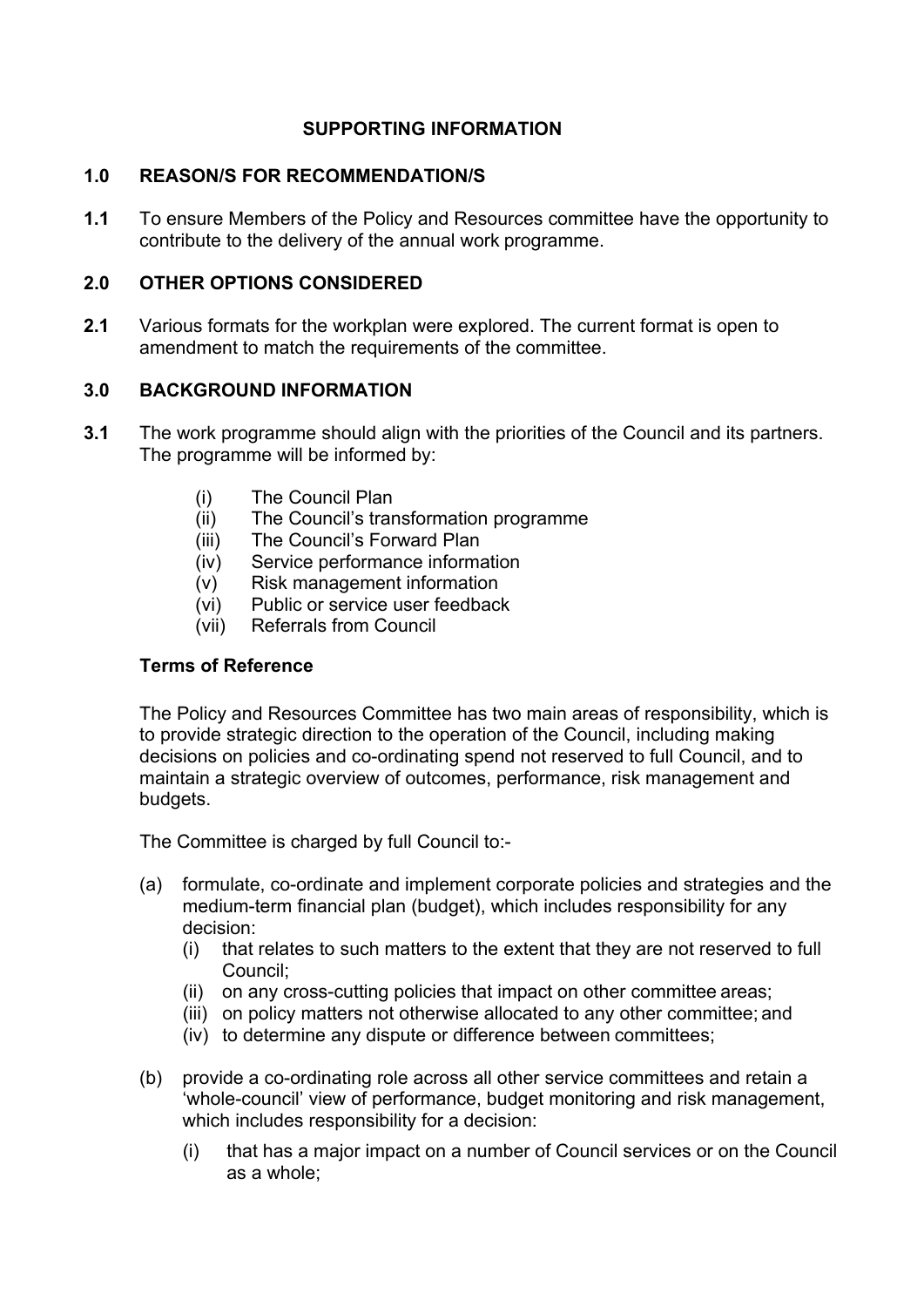- (ii) on any virement between Budget funds (revenue) requested by a Committee or officer in excess of **£100,000**;
- (iii) on any virement between Budget funds (capital) or any amendment to the Capital Programme requested by a Committee or officer in excessof **£100,000**;
- (iv) regarding land and property including major acquisition and disposals, which includes reserved decision making concerning any purchase, sale or transfer of a value in excess of, or likely to exceed, **£100,000**;
- (v) regarding companies or limited liability partnerships including acquisition and disposals; and
- (vi) which is deemed significant in terms of impact on the Council's revenue or capital (to be determined by the Head of Paid Service and/or Section 151 Officer in consultation with the Leader);
- (c) without limiting the generality of responsibility for cross-cutting policies (at (a) above), lead on behalf of the Council:
	- (i) in matters concerning relationships with HM Government, the Liverpool City Region Combined Authority and other major public and non-public bodies;
- (d) appoint Council representatives as required;
- (e) nominate councillors and other persons to outside bodies; and
- (f) undertake responsibility for developing and monitoring the enabling corporate services, including, finance and investment, project support and risk management, strategic procurement and commercial strategies, ICT, property and asset management, human resources and organisational development, law and governance, communications and public affairs, emergency planning and business continuity.

#### **4.0 FINANCIAL IMPLICATIONS**

**4.1** This report is for information and planning purposes only, therefore there are no direct financial implication arising. However, there may be financial implications arising as a result of work programme items.

#### **5.0 LEGAL IMPLICATIONS**

**5.1** There are no direct legal implications arising from this report. However, there may be legal implications arising as a result of work programme items.

#### **6.0 RESOURCE IMPLICATIONS: STAFFING, ICT ANDASSETS**

**6.1** There are no direct implications to staffing, ICT or Assets.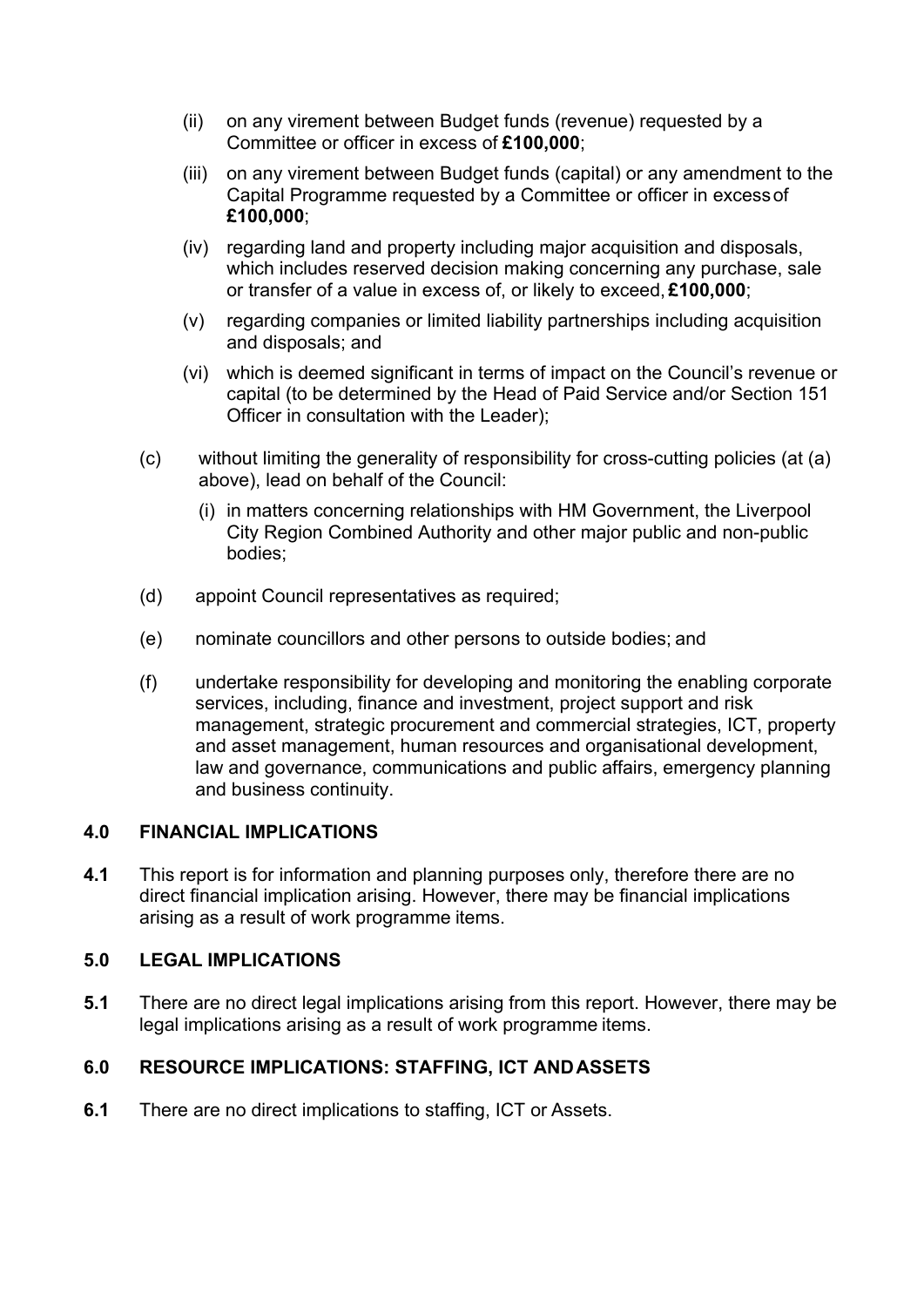## **7.0 RELEVANT RISKS**

**7.1** The Committee's ability to undertake its responsibility to provide strategic direction to the operation of the Council, make decisions on policies, coordinate spend, and maintain a strategic overview of outcomes, performance, risk management and budgets may be compromised if it does not have the opportunity to plan and regularly review its work across the municipal year.

## **8.0 ENGAGEMENT/CONSULTATION**

**8.1** Not applicable

## **9.0 EQUALITY IMPLICATIONS**

**9.1** Wirral Council has a legal requirement to make sure its policies, and the way it carries out its work, do not discriminate against anyone. An Equality Impact Assessment is a tool to help council services identify steps they can take to ensure equality for anyone who might be affected by a particular policy, decision, oractivity.

This report is for information to Members and there are no direct equality implications.

#### **10.0 ENVIRONMENT AND CLIMATE IMPLICATIONS**

**10.1** This report is for information to Members and there are no direct environment and climate implications.

#### **11.0 COMMUNITY WEALTH BUILDING**

**11.1** This report is for information to Members and has no direct community wealth implications.

## **REPORT AUTHOR: Steve Fox, Head of Democratic and Member Services** telephone: 0151 691 8145 email: [stevefox@wirral.gov.uk](mailto:stevefox@wirral.gov.uk)

#### **APPENDICES**

Appendix 1: Policy and Resources Committee Work Plan

#### **BACKGROUND PAPERS**

The Council Plan The Council's transformation programme The Council's Forward Plan